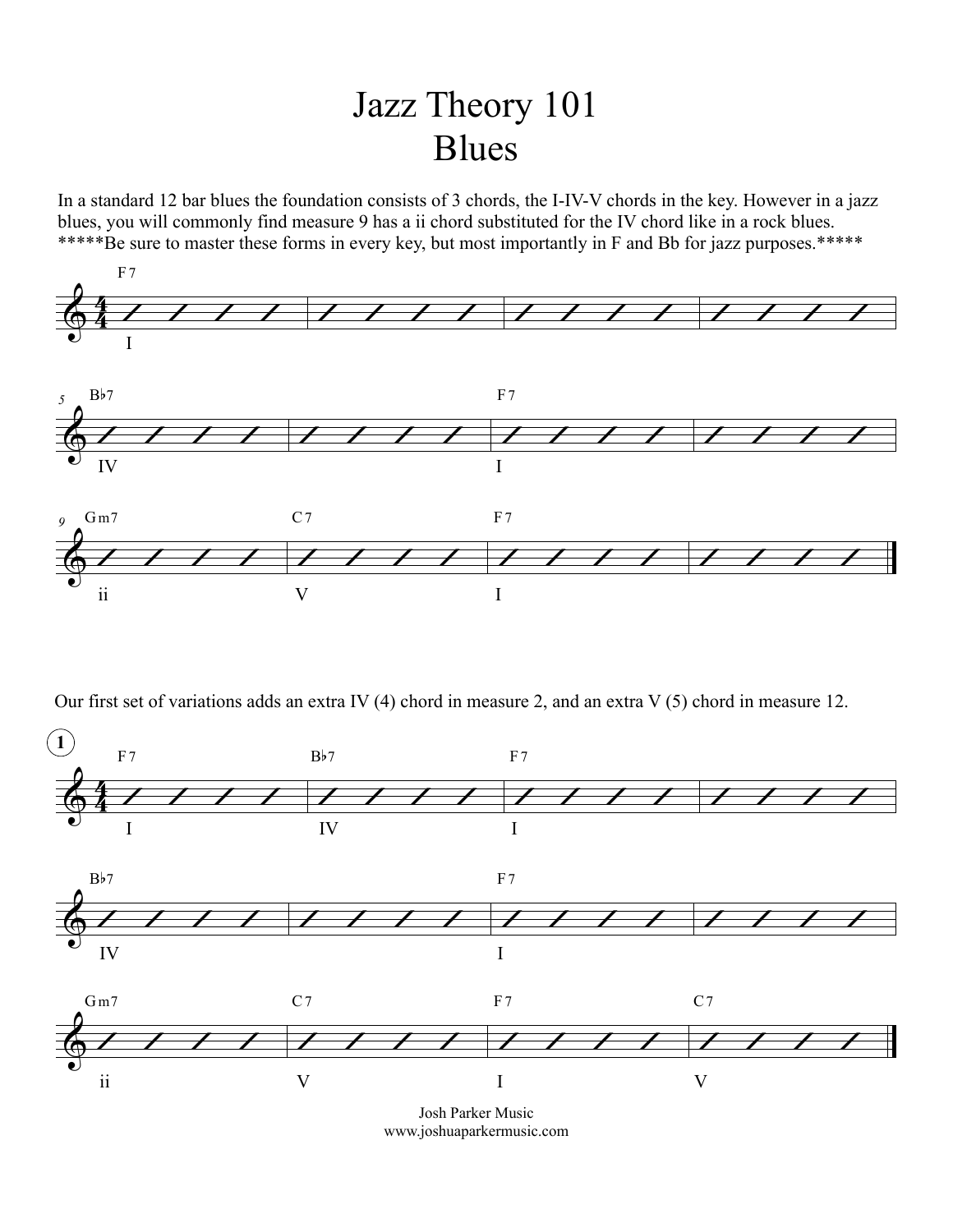## 2 Jazz Theory 101 **Blues**

The second common variation you will hear is adding a diminished chord a tritone above the I chord, or 1/2 step above the IV chord in 2nd and 6th measures.



The third variation consists of adding more turn arounds into the form to add tension as we progress from one chord to the next. In a jazz context, this is most commonly done with adding a ii-V or justthe V of the chord you are going to before it. Look for these in measures 4 and 6. We can also add a I-Vi-ii-V varition at the end in measures 11 and 12.